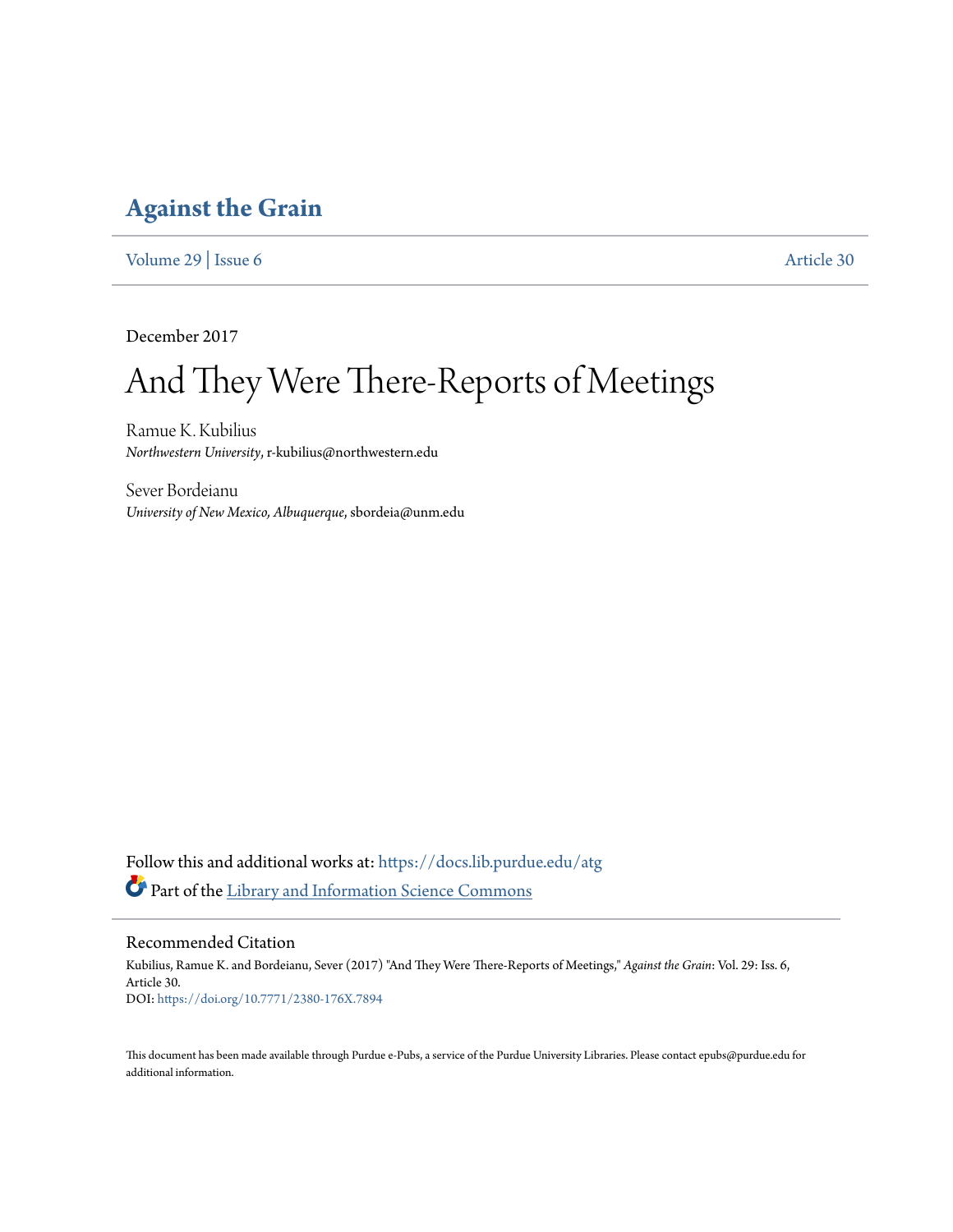And They Were There

### **Reports of Meetings — NMLA 2017 and the 36th Annual Charleston Conference**

Column Editor: **Sever Bordeianu** (Head, Print Resources Section, University Libraries, MSC05 3020, 1 University of New Mexico, Albuquerque, NM 87131-0001; Phone: 505-277-2645; Fax: 505-277-9813) <sbordeia@unm.edu>

**New Mexico Library Association Annual Meeting** — *Lights, Camera, Action: Moving from Plan to Reality* — November 1-3, 2017 — Albuquerque, NM

Reported by: **Mary Wise** (University of New Mexico, Digital Humanities Librarian)

**Gloria Steinem** remarked in her 2015 book that hope is a form of planning.1 Many information professionals find themselves hoping that they had better outreach programming, enhanced technologies, or robust archival programs but are unsure how to move from hoping to planning and from planning to implementation. Sessions at the **2017 Annual New Mexico Library Association** provided advice, workshops, and demonstrations about how to move from idea to reality. The sessions were particularly strong at this conference because presenters provided honest and effective advice about their own programming or their own experience.

The **2017 Annual New Mexico Library Association Conference**  was held in Albuquerque, New Mexico at the Marriott Pyramid Hotel, November 1-3, 2017. The three-day conference gathered information professionals and cultural heritage workers from around the state of New Mexico and beyond. The conference officially began on Wednesday, November 1 with pre-conference workshops; these preconference workshops cost an additional \$25.00. Sessions continued from Wednesday at 9:00 a.m. through Friday at 3:00 p.m. Sessions were fifty minutes long and the eight hour day was broken up into five panels.

Pre-conference workshops reinforced that cultural heritage institutions and libraries cannot isolate themselves in siloes but instead need to meet their patrons and users where they currently virtually or really gather. Wednesday sessions provided attendees with models for developing early literacy programming, increasing your institution's broadband access, and reaching elderly patrons among other sessions. **Anna Daggett** and **Arminda Sandoval** from **Western New Mexico University Library** reviewed strategies libraries can use to meet patrons online. While many of the sessions at **NMLA** encouraged library and information science professionals to share their collections online, sessions on Wednesday reminded attendees that they need to be responsible when they share their collections online. **Susan Beck** of **New Mexico State University** and **Norice Lee** of **Burrell College of Osteopathic Medicine**, provided workshop attendees with library-specific scenarios and reviewed the tenets of copyright law in their session titled, "Caught in the Spotlight: Copyright Challenges & Trends in 21st Century Libraries."

One of the highlights of the pre-conference session was the poster session and welcome reception located in the exhibition hall. **Thomas Shumaker** from the New Mexico Commission of Public Records brought a dynamic poster that reviewed recent projects funded from the New Mexico Historical Records Advisory Board grant program. Many **NMLA** attendees stopped by this poster and learned more about the exciting grant program that offers a maximum of \$8,500 for digitization and preservation programs. At the Exhibition Hall, **NMLA** attendees could meet with vendors from all over the state, book publishers, and large book retailers among others. Typical of library conferences, there were many opportunities to gather free supplies and conference swag! The Digital Initiatives and Scholarly Communication Department from the **University of New Mexico** staffed their booth beginning on Wednesday evening and they eagerly discussed their current digital initiatives.

The **NMLA Annual Conference** began on Thursday, November 2. The day began incredibly early with special interest group meetings beginning at 7:45 a.m. At the Digital Collections Special Interest Group (SIG), members shared updates from their institutions. **Kevin** 

**Comerford** from the **University of New Mexico** brought an Oculus Rift to the Digital Collections SIG and showed how members could use the system. Amongst a chorus of "oohs!" and "ahhhs!" members in the group suggested that a VR system like Google Earth VR might dramatically change the form of reference collections. While **Kevin's** avatar flew over the peaks of the Sandia mountains, one member of the Digital Collections SIG remarked, "This is like a virtual atlas!"

**Peggy Cadigan**, the keynote speaker, kicked off the conference by encouraging **NMLA** participants to rethink what it means to be innovative and by describing her current outreach efforts as the Deputy State Librarian for Innovation & Strategic Partnerships at the **New Jersey State Library**. **Cadigan** began her talk by making some comparisons between the two "New" states, New Jersey and New Mexico. The former has a fairly small territory and a large population, while the latter a large territory and a relatively small population. New Jersey has a very high population density, 1,218 persons per square mile, while New Mexico has 17. This certainly makes the challenges that the two states encounter in providing library service different. While there are other areas in which the two states differ, one thing, limited funding is a common element. **Cadigan** addressed a variety of very interesting ways that libraries can solve problems in innovative and creative ways. Some require money, like providing a restaurant or a kitchen in the library itself. Others require little funding, like re-purposing space. **Cadigan** described a very interesting program that the libraries in New Jersey have implemented, which can solve problems with few resources. The library creates SWAT teams of individuals with special talents who go to problem areas and re-envision the space to make it more welcoming and efficient. The before and after pictures were amazing, and they show the power of the outsiders' ability to look at a problem and present an elegant solution.

The mid-morning and early afternoon sessions on the first day of the **NMLA Conference** were particularly strong. While **Jennifer Brown** and **Cindy Tah** from the **Gallup NM Municipal Schools** reviewed strategies to engage at-risk youth based on their experience with low-income and vulnerable students, **Regina Bouley Sweeten**  from **Eastern New Mexico University** provided an incredibly detailed and useful session on how to develop and maintain a digitization plan for university archives. The mid-morning sessions on the first day of the **NMLA Conference** reiterated that it is important for library and information science professionals to remain engaged and to think about users when they design and implement specific projects. **Kathy Bayer**  from the **U.S. Government Publishing Office** gave a fascinating tour of **GPO** publications, which range from children's books, to the "Popcorn Handbook" and to the regular government publications we are all familiar with. The free flow of information is vital for a democratic society, and **GPO** is making great efforts to provide this information. **Bayer** highlighted some of the rich resources provided by **GPO** such as *USA.gov*, which she stated is the first place to start answering a reference question. Indeed one cannot only find **Ernest Hemingway's** FBI file, but also literary analysis of his short stories.

While most of the sessions from the pre-conference and the first half of day one of the **NMLA Conference** focused on users and patrons, sessions during the early afternoon of day one focused on the emotional impact of developing and launching these programs from within the library. **Heidi Greathouse** from **Eastern New Mexico University** focused on career advancement and professional development. **Dr. Michele A. L. Villagran** from the **University of North Texas** reviewed how bias can influence corporate culture and provided session attendees with strategies to combat unconscious bias and improve intercultural communication. We all have biases. Recognizing them and taking steps to remedy them is our responsibility. By reducing or eliminating bias

*continued on page 60*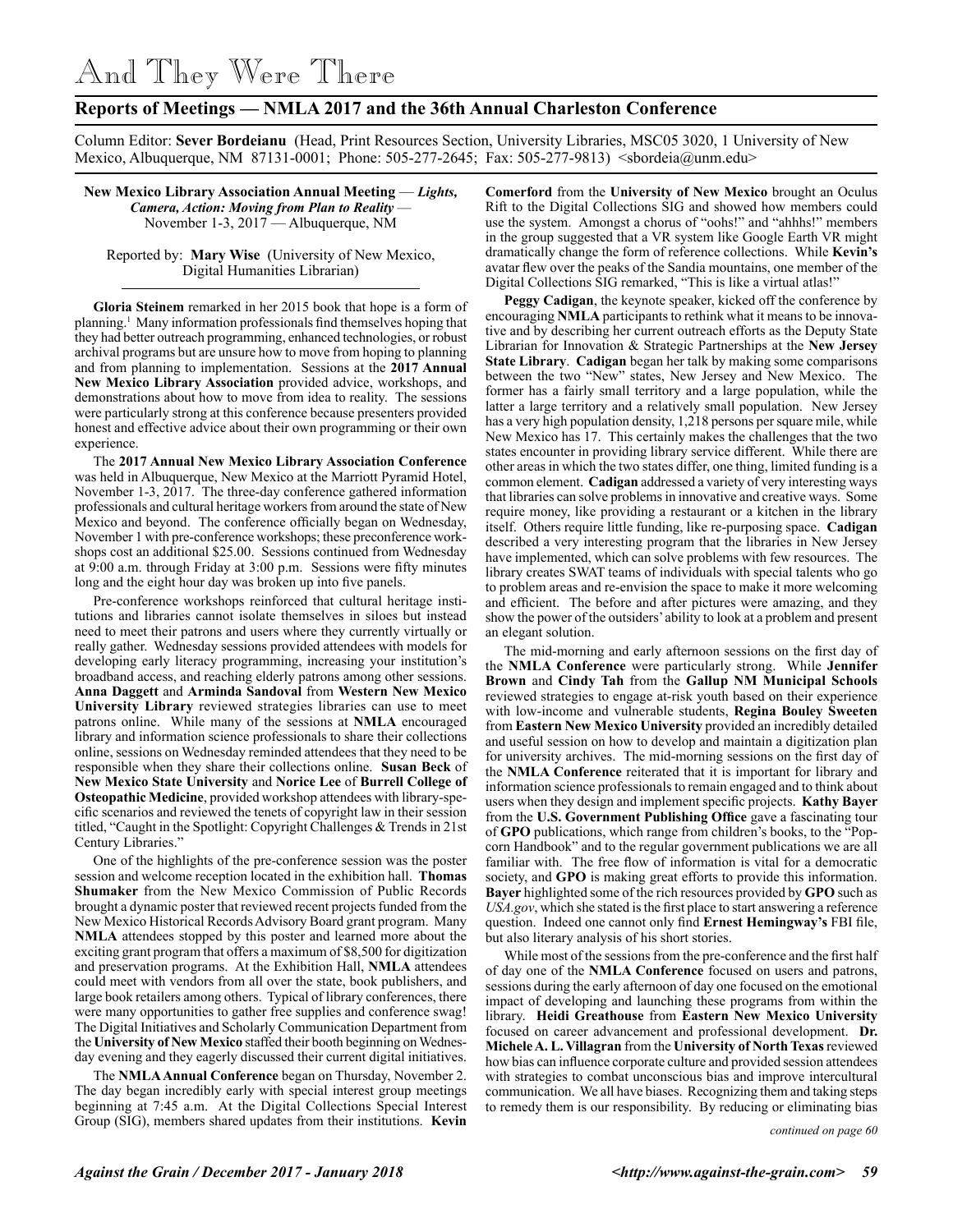#### **And They Were There** *from page 59*

we improve our workplace and our institutions by retaining top talent, building a diverse workforce, attracting and serving diverse customers, and building a diverse leadership culture.

The late afternoon session on day one of the conference questioned stereotypical versions of the library. **Kevin Comerford**, **Mary Wise**, and **Amy Winter** from the **University of New Mexico** asked session attendees what emergent technologies like virtual reality make possible for their institutions and demonstrated how to use basic, intermediate, and advanced VR systems. **Laura Metzler** and **Florence Sablan** from the **Public Library of Albuquerque and Bernalillo County**, challenged the idea that all library patrons must be literate and verbal by providing library and information science professionals with strategies to reach patrons on the autism spectrum. **Lea Briggs** and **Leah Boetger** from the **University of New Mexico (UNM)** drew on their extensive experience in designing and implementing a strategic plan. Unlike traditional topdown strategic plans, they described **UNM's** innovative strategic planning initiative "from the ground up." Extensive staff engagement at all levels created a meaningful strategic plan with extensive buy-in from staff.

The second day of the conference started with more early morning special interest group meetings and discussions at these various special interest groups reflected the dynamic role that libraries serve in their communities in New Mexico. For example, the Local and Regional History Special Interest Group sponsored two incredibly interesting sessions during the conference. The morning and midmorning sessions on day two of the conference encouraged reflection on the complexities of strategic planning and implementation. Any library professional who has ever overseen an innovative project has experienced some stress. **Leah Boetger** and **Anne Schultz** from the **University of New Mexico** provided session attendees with five strategies to improve emotional intelligence. Moving along the implementation process, sessions during the midmorning focused on marketing and evaluation of innovative programming. **Kathleen Dull** from the **Rio Rancho Public Library**  encouraged library and information science professionals to develop a marketing plan. **Dull's** sessions focused on accomplishing marketing plans with limited financial resources. **Jackie Dean** a recently (September 30, 2017) retired elementary school librarian from Las Cruces, NM, gave a lively and entertaining session describing 10 activities that she always had at the ready for those occasions when teachers unexpectedly dropped off a group of students in the library. They ranged from answering questions about specific books based on the information on the cover (judge a book by its cover) to presenting banned books, tied up with a rope, and telling students that they are not allowed to check them out until the following Monday. **Dean** was also this recipient of **NMLA's Honorary Life Member Award**.

Late afternoon sessions at **NMLA** on Friday focused on the implementation phase of strategic planning. **Eric Beck** from the **University of Colorado, Boulder, Law Library** provided strategies for cultural heritage institutions and libraries looking to create digital projects with limited funding. **Sara M. Allison** from the **New Mexico State University** reviewed the vital role that student workers play in libraries and archives and encouraged faculty and staff who employ student workers to think through the value these students contribute to our institutions. **Pat Hodapp** from the **Santa Fe Public Library** reviewed how results-based accountability can strengthen statistics-based assessments. A team from **Albuquerque-Bernalillo County Public Library** system also presented a fantastic session on weeding and its necessities.

The exhibits area was also a busy place. Forty organizations including **Amigos Library Services**, **EBSCO**, **Barnes and Noble**, **Overdrive**, **Brainfuse**, **Scholastic Book Fairs**, **Gale**, **Ingram**, **Brodart**, **Recorded Books**, and many more displayed their products and services and sponsored the coffee breaks and Thursday lunch.

The **New Mexico Library Association 2017 Annual Conference**  focused on strategic planning, preliminary implementation, and successful assessment. Sessions at this conference reviewed successes and failures, provided advice and warnings based on experience, and inspired libraries and cultural heritage institutions to rethink their roles in their community. Like any state Library Association meeting, it provided librarians from throughout the state the opportunity to meet, discuss common programs and find common solutions, and to network. There was at least one occurrence where a new library school graduate met not one but two potential future employers during the vendor-provided lunch session. Perfect weather, a first-rate conference venue at Albuquerque's Marriott Pyramid, with incredible views of the Sandia mountains, added to the very positive experience of this conference.

**Endnotes**

1. **Gloria Steinem**, *My Life on the Road*. (Random House Publishing: New York, 2015), xxii.

**Issues in Book and Serial Acquisition, "Roll With the Times or the Times Roll Over You," Charleston Gaillard Center, Francis Marion Hotel, Embassy Suites Historic Downtown, and Courtyard Marriott Historic District — Charleston, SC, November 1-5, 2016**

Charleston Conference Reports compiled by: **Ramune K. Kubilius** (Northwestern University, Galter Health Sciences Library)  $\leq r$ -kubilius@northwestern.edu>

*Column Editor's Note: Thank you to all of the Charleston Conference attendees who agreed to write short reports that highlight sessions they attended at the 2016 Charleston Conference. All attempts were made to provide a broad coverage of sessions, and notes are included in the reports to reflect known changes in the session titles or presenters, highlighting those that were not printed in the conference's final program (though some may have been reflected in the online program). Please visit the Conference Website at www. charlestonlibraryconference.com, and the online conference schedule at https://2016charlestonconference.sched.org/ from which there are links to many presentations' PowerPoint slides and handouts, as well as links to video for select sessions. The conference blog by Don Hawkins is available at http://www.against-the-grain.com/category/ chsconfblog/. The 2016 Charleston Conference Proceedings will be published in partnership with Purdue University Press in 2017.*

*In this issue of ATG you will find the final installment of 2016 conference reports including some remaining Thursday and Friday reports\* which were left out due to an inadvertent error. The first five installments can be found in ATG v.29#1, February 2017,* 

*v.29#2, April 2017, v.29#3, June 2017, v.29#4, September 2017, and v.29#5, November 2017. Watch for reports from the 2017 Charleston Conference to begin publishing in the February 2018 issue of ATG. — RKK*

#### **SATURDAY, NOVEMBER 5, 2016 PLENARY SESSION**

*Long Arm of the Law*— Presented by **Ann Okerson** (Moderator, Center for Research Libraries); **William M. Hannay** (Schiff, Hardin, LLP); **Mark Seeley** (Elsevier)

Reported by: **Ann Okerson** (Senior Advisor to CRL, Center for Research Libraries)  $\langle a \rangle$  <aokerson $\langle a \rangle$ gmail.com>

*continued on page 61* This year's seventh annual *Long Arm of the Law* plenary, organized by **Okerson**, brought forward two complementary legal perspectives.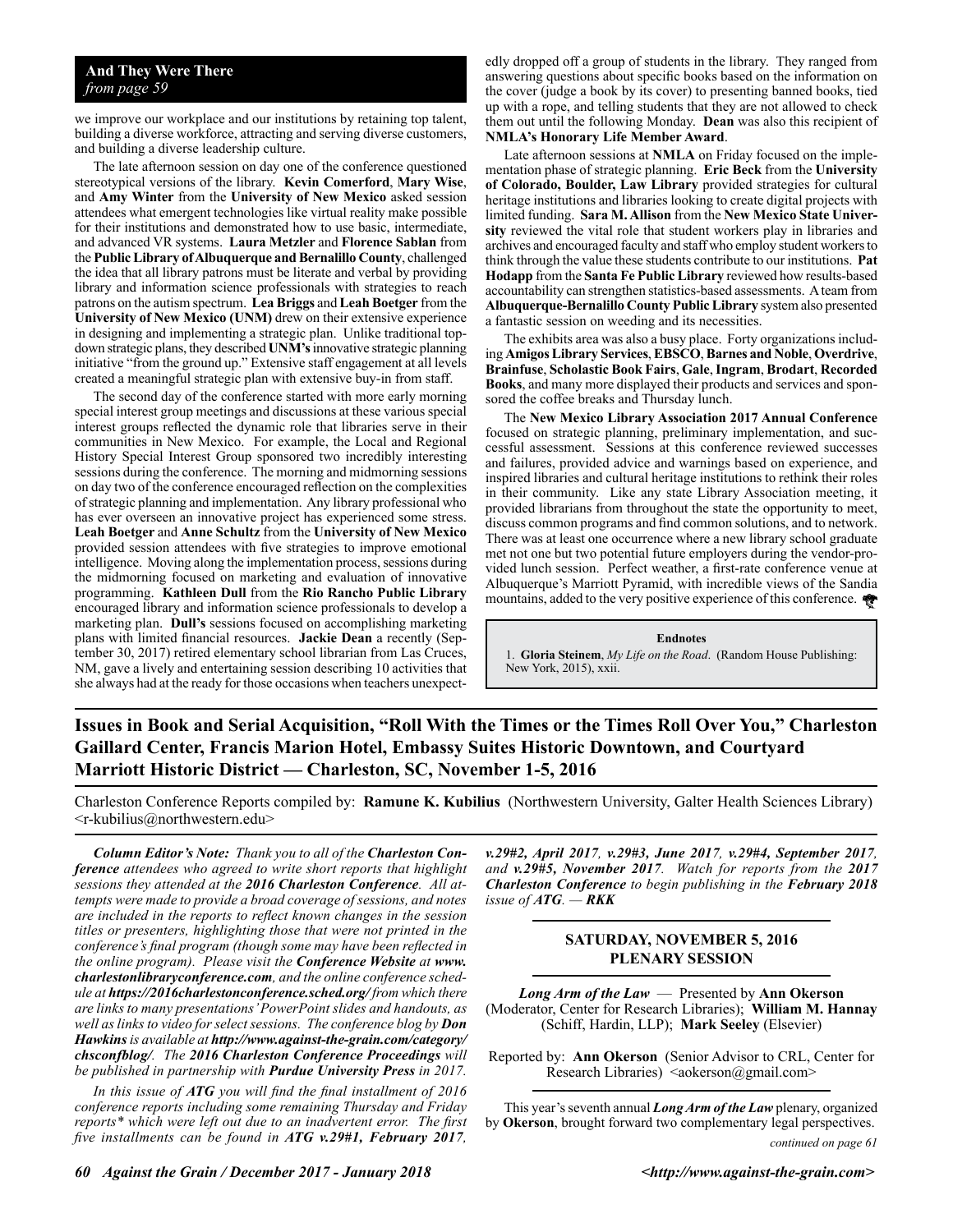**Seeley** is General Counsel of **Elsevier**, a publisher under the umbrella of the corporation formerly known as **Reed Elsevier** and now branded **RELX** (pronounced "relics"). His brief was to describe the way a publisher's lawyer thinks and works. **Seeley** emphasized that **Elsevier** is in flux, still publishing journals, still publishing books, but "increasingly our business is focusing on analytics and services." The company recognizes that the world is awash in content and that content leaks out everywhere, but that there is sustained value in helping people figure out what to make of the content they use. He reminded the audience that **Elsevier** has a significant interest not only in medical publishing but also medical practice — and works as enthusiastically with practitioners as with researchers.

With 19 lawyers and 30 support staff, **Seeley** is responsible for a process that generates 400,000 journal article agreements per year and grants 100,000 permissions to use published material. The group also keeps an eye on longer-term issues, strategically framing their approach as asking of new initiatives and possibilities, "When can we say yes?" In practical terms, issues now include a welter of compliance concerns (a new UK anti-bribery law drove a complex round of due diligence), a continued focus on copyright and public policy ("We want to design our policies on re-use and scholarly sharing to support scholar-authors as much as possible"), the work of managing content (even OA material involves copyright issues), and other legislative challenges (a Text and Data Mining "right" in proposed EU legislation.

He outlined "a week in the life" with a dozen distracting foci, from consultations on copyright enforcement with the STM trade association and other publishers to discussions of technical capabilities for detecting content on non-publisher sites (which he described as a "shared problem with universities related to Sci-Hub") to compliance, contract, and tax issues, to the sticky business of publication ethics (in one week, reviewing six proposed retraction notices with journal editors).

In the Q&A, he was asked when and how the publisher's staff are encouraged to "talk to Legal" — **Seeley** smiled and said that "legal" is sometimes genuinely legal but almost as often the legal department is the corporate memory and is there to be consulted on questions of strategy and policy, more than strictly legal matters. To a question of how **Elsevier** thinks about Sci-Hub, he emphasized an interest in putting pressure on Sci-Hub and especially also LibGen (for books), asking where and how legal representation on the subject might be most effective, suggesting that neither Russia nor Kazakhstan seemed likely to be productive venues. He chose to emphasize collective work on accessibility and security, suggesting that it is time to get past the 90s-vintage security device of heavy reliance on IP addresses.

**Hannay**, who practices antitrust law with the firm of **Schiff Hardin**  in Chicago and teaches at law schools there, followed with his eagerly awaited annual update on legal cases of important interest to libraries:

**The right to be forgotten.** This issue arose in the EU with a 2014 case of a plaintiff in Spain seeking and winning the right to have Google de-link to reports of the plaintiff's earlier financial difficulties. The court found for the plaintiff (whose previous difficulties can still be found in some detail on various websites reached through a simple search), and Google has since handled more than half a million requests and complied with approximately 43% of them. A new EU regulation is coming in 2018, but it is anticipated not to change the situation materially. Night and day, the issue is not one with legs in the United States.

**ADA and MOOCS.** "No good deed goes unpublished," Hannay said, in describing the catch-22 that **UC Berkeley** faces. Seeking to make its educational content more widely and freely available, **UCB** has disseminated substantial course content on the web, including audio and video material available via YouTube and iTunes. The Department of Justice has informed them that, though they have made a large quantity of material vastly more accessible than ever, they have not made it accessible enough because the plain audio and video files do not meet ADA requirements for accessibility by individuals with aural and visual handicaps. They suggest that **UCB** will have to modify its offerings and pay compensatory damages to aggrieved individuals. The case is open and unresolved, but has obvious implications for many academic information providers (e.g., institutional repositories) that seek to disseminate content openly but do not budget the resources for multiple forms of format conversion.

**Georgia State, the case that keeps on giving.** This case too is still open, with **Georgia State** largely prevailing in its practice of making copyrighted material available via fair use as "e-reserves" for its courses. The case has bounced up and down between the trial court and the 11th federal circuit, with a provisional outcome strongly in favor of fair use and library practices, but much discomfort in the publishing and legal sectors still unresolved. A similar case has risen to the courts in India, where **Delhi University** was sued for large scale preparation of printed coursepacks from scanned and photocopied material without any rights payments, and a judge found entirely in the University's favor. That case too is still entrammeled in the litigation process.

With the luminous clarity for which **Hannay** is justly famous among Charleston-goers, he concluded his remarks with a rap song (it is not true that **Katina Strauch** was heard muttering, "now I really have seen everything") that went like this:

*With thanks and/or apologies to T-Pain Here's a little story that I got to tell About three public-shers that done went through hell. They started off a-suin' ol' Georgia State, Hoping they could win before a magistrate. They said the college has been actin' criminally By makin' packets that are lookin' too sim-larly. Instead of buyin' books or payin' for our rights, They're rippin' off the bread from our boys who write.*

*The school says, hey y'all, we just bein' fair, Usin' up some words, a chapter here and there. The judge says, yeah, I dig from where you came 'Cuz you are in the non-profit education game. You didn't use too much of what those authors say And them publishers aren't losin' too much anyway. So put it on reserve on a harddrive or a floppy; You are good to go to take their books and copy.*

*[Hook x2] Woah! Hooo! You copying me? You-you-you-you copying me? Woah! Hooo! You copying me? You-you-you-you copying me?*

#### **SATURDAY, NOVEMBER 5, 2016 NEAPOLITAN SESSIONS**

*A Gold Open Access World Viable for Research Universities?* — Presented by **Charles Watkinson** (Moderator, University of Michigan Library); **Carol Tenopir** (University of Tennessee, Knoxville); **Greg Tananbaum** (ScholarNext Consulting); **Ivy Anderson** (California Digital Library)

Reported by: **Ramune K. Kubilius** (Northwestern University, Galter Health Sciences Library) <r-kubilius@northwestern.edu>

**Tananbaum** pointed out that Gold OA (in Europe) vs Green OA (in the U.S.) presents a global disconnect with cross-purposes, providing double dipping opportunities for publishers. **Anderson** provided rather startling "back of the envelope" estimates of what her library system would have to spend to make Gold OA happen. **Tenopir** shared the human side of OA, what surveys of faculty, graduate students, and post-docs have shown, with varying responses and a vast majority in the middle who don't know much or don't care. Respondents ranked highest: quality (journal reputation) to lowest: OA, with expressed feelings that OA will limit an author's ability to publish. In the case of APCs, as most of **Tenopir's** studies of other spheres often show, there is a difference across disciplines. The question and answer period was lively. **Anderson** indicated that libraries should target subscriptions where researchers actually publish, **Tenopir** shared that those with access to grant funds were more open to OA (the sciences, medicine), while graduate students like to think about quality, but publish where their faculty indicate they should.

*continued on page 62*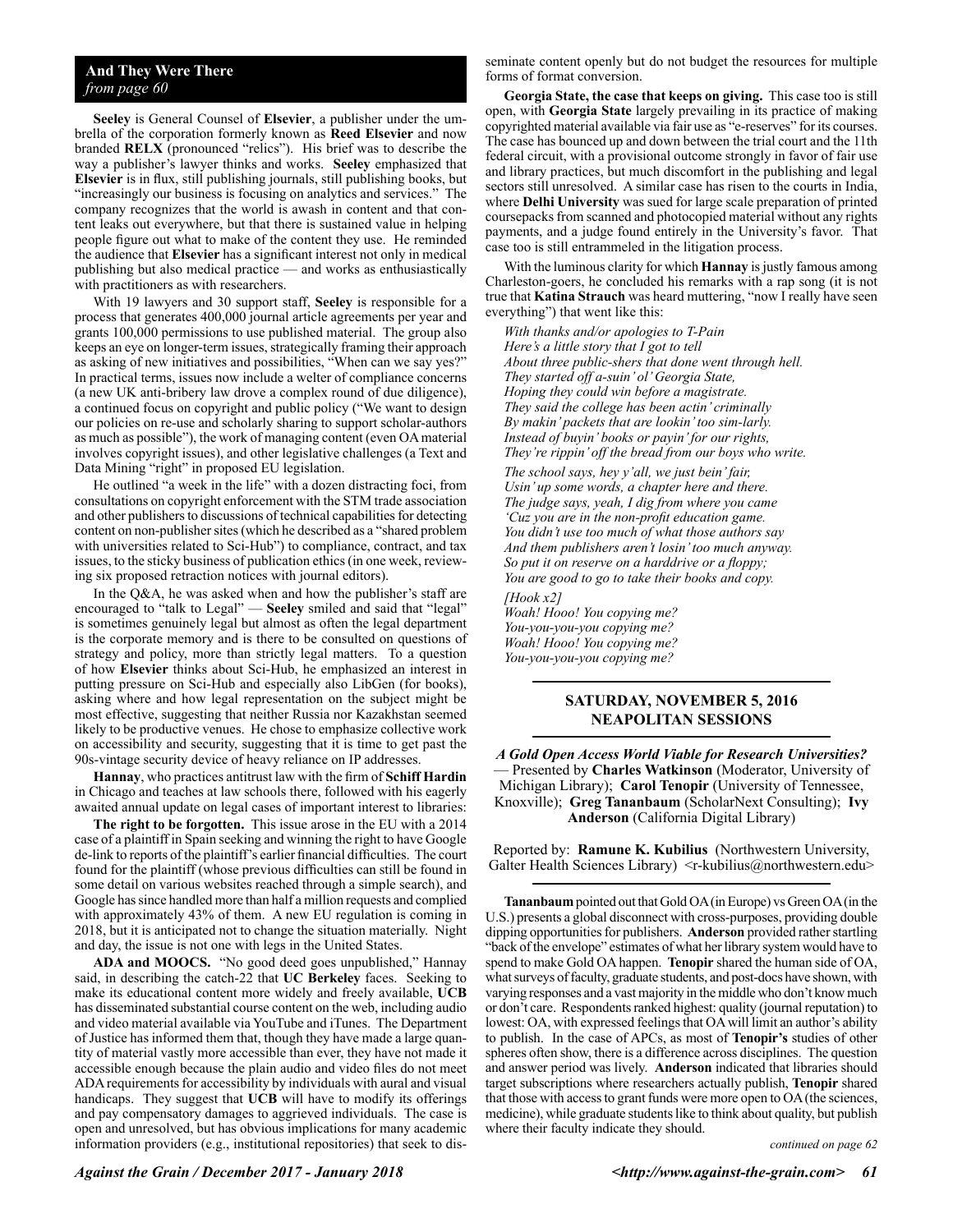#### *Update on Industry Trends and Issues* — Presented by **Anthony Watkinson** (Moderator, CIBER Research); **Rick Anderson** (University of Utah); **Maria Bonn** (University of Illinois at Urbana-Champaign); **Gary Price** (infoDOCKET)

Reported by: **Christine Turner** (UMass Amherst) <cturner@library.umass.edu>

**Watkinson** moderated a panel at which **Price** presented new text and multi-media resource, web archive, camera/image recognition and privacy protection tools. His list of resources is available at (*http://bit. ly/abpINchs*). **Anderson** and **Bonn** responded with their thoughts on the potential applications and usefulness of the tools. They had differing opinions on the roles of text tools such as BASE and OA DOI in library services. Multi-media search tools Audioser.ch, Pop-Up Archive and C-SPAN Library received praise from both for their utility, while **Bonn** cautioned about the importance of verifying the credibility and reliability and checking the terms of use of these sources. Camera and image recognition tools have the mixed blessing of ease of use and easy exposure of personal identity. This led to the final topic of discussion: tools to protect privacy. **Bonn** spoke to the benefits of building recommender services while cautioning about protecting patron data. **Anderson** noted that libraries should not make privacy decisions for patrons, and both noted the importance of informing library users of how their data is collected, protected and used, if it is.

#### **SATURDAY, NOVEMBER 5, 2016 INNOVATION SESSION**

*Innovation Lightning Round 1: Collection Development: Analysis and Assessment, Digital Scholarship, and Scholarly Communication* — Presented by **Bobby Hollandsworth**

(Moderator, Clemson University Libraries); **Robert H. McDonald** (Indiana University); **Harriet Green** (University of Illinois); **Angela Courtney** (Indiana University); **Megan Kilb** (UNC-Chapel Hill); **Lisa Macklin** (Emory University); **Tessa Minchew** (North Carolina State University Libraries); **Melanie Kowalski** (Emory University Libraries); **Peter Rolla** (UC San Diego Library); **Virginia Martin** (Duke University Libraries)

Presentations:

- Time to Take New Measures: Developing a Cost-Per-Cited-Reference Metric for the Assessment of E-Journal Collections (**Martin**, **Kilb**, **Minchew**)
- Scholarly Needs for Text Analysis Resources: A User Assessment Study for the HathiTrust Research Center (**Green**, **Courtney**)
- Research Center as Distant Publisher: Publishing Non-Consumptive Compliant Open Data Worksets to Support New Modes of Inquiry (**McDonald**)
- Let the good times roll: A new model publishing contract for long-form digital scholarship (**Macklin**, **Kowalski**)
- Acquiring Born-Digital Items: Single PDFs (**Rolla**)

Reported by: **Ramune Kubilius** (Northwestern University, Galter Health Sciences Library) <r-kubilius@northwestern.edu>

A newly re-packaged conference Saturday morning provided opportunities to hear in one room, in a fast, lightning round pace, about innovative projects and research findings from a number of speakers. In this collection development thread, **Martin** et al's study argued that CPCR (Cost-Per-Cited-Reference) can complement the traditional CPU (Cost Per Use) metric studies of journal subscriptions and indeed may have saved a title for a few more years. (More information can be found in

their article published in *Serials Review* 42(4): 293-305, 2016). The next two reports came out of the **HathiTrust Research Center**. **Green** and **Courtney** reported that researchers need capabilities of re-use, metadata, and different units of (textual) analysis. **McDonald** described work sets for replication to build on, extracted work set downloads. **Macklin** and **Kowalski** described the changing business model and the high value placed on long form scholarship (books). The four page central model publishing contract, a collaborative endeavor, still going through draft version review, received funding from the **Mellon Foundation**, **Emory University**, and **University of Michigan**. It focuses on university presses, has utility for digital scholarship centers. **Rolla** described the "one off" pdf acquisition as provision of a specialized support for core fields or areas of excellence, such as those at his institution. Audience questions queried whether CPCR might be a possible way to assess collections, as well as what is not owned, and questioned whether the model publishing contract can take into account worldwide distribution (presenters indicated that it does). See the conference blog report by **Don Hawkins** for more details and screen shots.

#### **SATURDAY, NOVEMBER 5, 2016 CLOSING SESSION**

*Closing Session and Conference Poll-a-Palooza: Part 3* — Presented by **Erin Gallagher** (Rollins College); **David Warlock** (Outsell, Inc.)

*NOTE: David Worlock was unable to attend the session and Jason Price (SCELC) stepped in.*

Reported by: **Ramune K. Kubilius** (Northwestern University, Galter Health Sciences Library) <r-kubilius@northwestern.edu>

What better way to conclude a conference? The 2016 conference no longer featured a Saturday late afternoon "Rump Session." So, **Gallagher**, from on stage, served as a "ringleader" for what was the true final conference event, what she called "Return of the Palooza." The lunchtime session featured food, lively audience participation, and plenty of humor from ringleader and audience alike. **Price**, a gracious last minute stand-in for **Warlock**, roved among the Gold Ballroom tables with mike in hand, providing input, until he had to depart for the airport. Using the Poll Everywhere software, audience members shared from where they came (the furthest — Uganda and Australia), whether they were first timers (52.7% at this session!), what they felt was the hottest buzzword at the 2016 conference (piracy, linked data, SciHub). They answered questions — about their libraries' support for OA, as well as opinions for questions such as whether libraries should make long-term preservation a priority, whether discovery should be left to Google, and the current stage of IR's. What will be the hottest topics for 2017? Audience members predicted: OA, "beyond the container," extinction / survival, and also: cat café as well as therapy dogs…Ideas for 2017 **Charleston Conference** themes? "Grab your data and go," "Open access, open minds," "Beautiful data," "Human vs machine." **Don Hawkins'** conference blog report provides more details about audience responses to various questions posed by **Gallagher**.

#### **\*THURSDAY, NOVEMBER 3, 2016 AFTERNOON CONCURRENT SESSIONS**

*Achieving the Holy Grail of Electronic Resource Management with Automated Holdings Feeds* — Presented by **Antje Mays**  (Winthrop University); **Jozef Paulik** (Elsevier); **Jody Stroh** (OCLC)

Reported by: **Jharina Pascual** (University of California, Irvine) *<*jharina@uci.edu*>*

This session focused on the use of automatic holdings feeds via **OCLC** at **Winthrop**, thereby eliminating the time-consuming process *continued on page 63*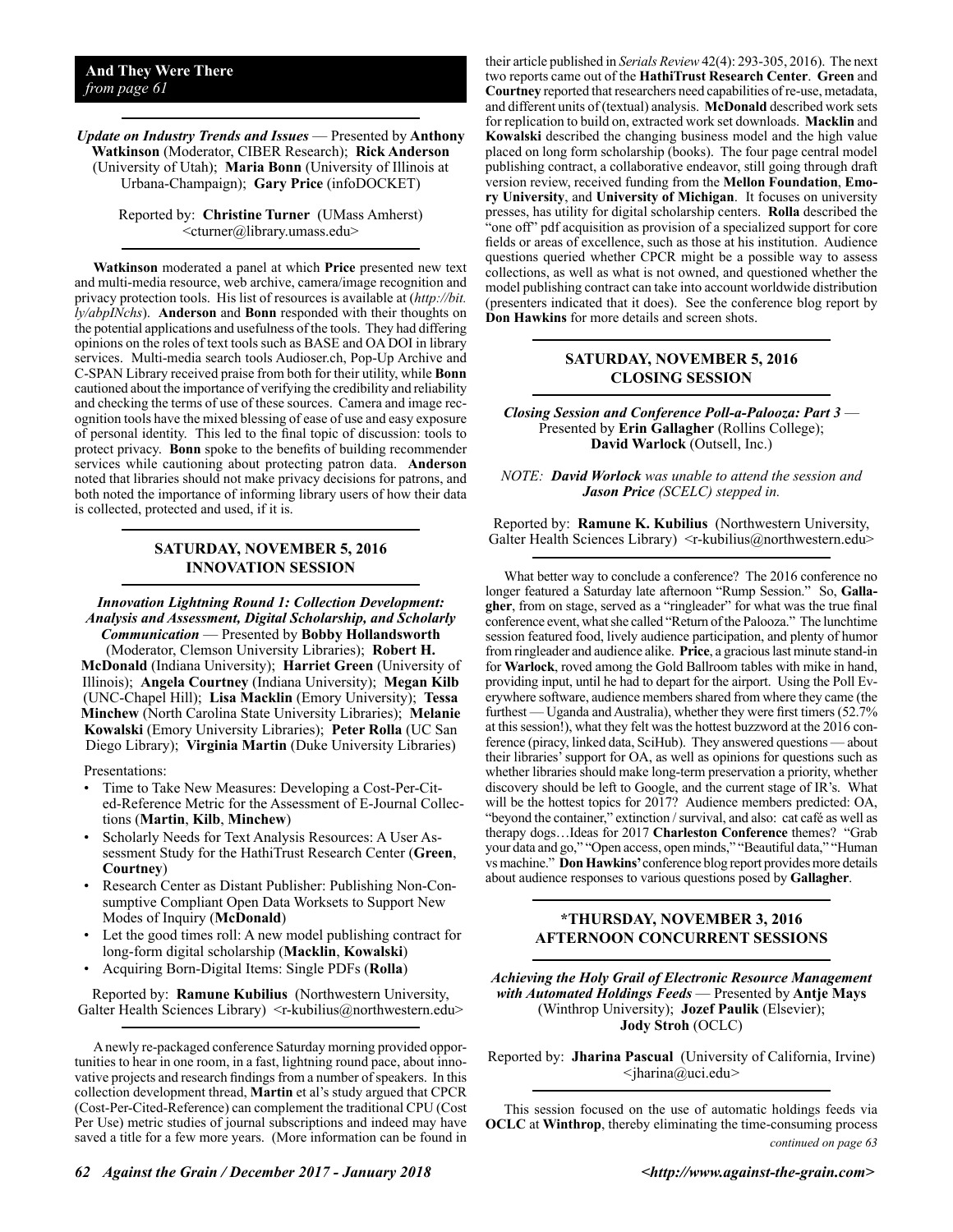#### **And They Were There** *from page 62*

of acquiring and maintaining vendor-produced MARC records as well as holdings loads from another knowledge base. An institution can contact **OCLC** to set up the service according to their specific collections that need population and updating. This process not only saves the institution time in implementation and maintenance, it also increases the accuracy of the catalog and therefore enhances discovery.

**Paulik** presented the vendor side of this process, detailing the current and future plans for the improvement of **Science Direct's** APIs, automation, and metadata availability and consistency. They are planning a second phase in implementing the KBART standard, which would try to account for differences in package descriptions and collections among vendors. **Elsevier** is also looking to improve reporting of holdings for account holders, as well as providing different serializations of the data. Beyond standards, they are also looking to improve APIs that interface directly with library systems, which would give libraries greater control over their collection information.

*Assessing the Books We Didn't Buy (the sequel)* — Presented by **Rice Majors** (Santa Clara University); **Erika Johnson**  (University of San Francisco); **Glenn Johnson-Grau**  (Loyola Marymount University)

Reported by: **Jharina Pascual** (University of California, Irvine) *<*jharina@uci.edu*>*

This session presented a multi-year assessment of print monograph collections via ordering and borrowing statistics at three small private universities that are part of the 65-member LINK+ consortium. Within a select call number range, they examined the circulation statistics of titles purchased over the last five years alongside LINK+ statistics to compare the level of successfully-met demands versus the unmet demand represented by ILL borrowing. In the first year's analysis, the **University of San Francisco's** collection seemed to perform better in meeting the actual demand of its students. **Santa Clara**, however, wanted to improve their statistics; this focused study assisted in identifying gaps to address. If there was a higher amount of ILL borrowing in certain subject ranges, they considered buying more titles even if local circulation of titles in these subject ranges were good. If the local collection did not have good circulation but there was still a lot of borrowing, they considered buying differently. In response to its relatively lower rate of met demand continuing into the second year, **Santa Clara** has considered investing more into collection development of books versus databases and journals.

The continuation of the study will focus on analysis of other call number ranges not only to gain a deeper understanding of the collection's strengths and weaknesses, but to encourage methods of increasing use and lending (such as purchasing unique items at the local level). Overall, the institutions are looking to see modest decreases in LINK+ as they are using this study to better calibrate their purchasing strategies.

*Best practices for Building Data Collections* — Presented by **Sara Bahnmaier** (University of Michigan); **Mara Blake** (University of Michigan); **Catherine Morse** (University of Michigan)

Reported by: **Ramune K. Kubilius** (Northwestern University, Galter Health Sciences Library) <r-kubilius@northwestern.edu>

The panel provided a case study of a **University of Michigan** library "one time purchase" data grant program, now entering its second year, modeled after a similar program at **University of Illinois**. Acquiring data may not be easy for a variety of reasons: turnaround may drag on, there can be hosting issues, the requested data may not be pre-packaged. There are access issues, storage issues, size limitations, as well as questions about preservation, responsibility, and payment. The speakers contended that a program of acquiring data is worth it, but there are challenges. It

takes extra time. Sometimes the data patrons want doesn't exist or is not available for purchase. Vendors may not be used to working with libraries. Annoying things may happen. However, there are advantages for libraries. The program can address requests of researchers (though they don't always understand restrictions). It can provide a central location to prevent "rogue" licenses, can pull together disparate requests for the same data, and can save money overall.

*The Librarian's Survival Guide to the "Big Deal": Tools for Unbundling* — Presented by **Doug Lynch** (EBSCO Information Services); **Samuel Cassady** (Western University); **Alie Visser** (Western University); **Leanne Olson** (Western University)

*NOTE: Alie Visser did not present in this session.*

Reported by: **Christine Turner** (UMass Amherst) <cturner@library.umass.edu>

A devalued Canadian dollar and a high percentage of journal subscriptions paid in U.S. Dollars, forced **Western University** (London, Ontario) to cut their journal subscription costs. Despite high value and low cost/ use of journal packages, their only option was to cancel some packages in favor of individual journal subscriptions. **Cassady** and **Olson** provided a comprehensive and detailed account of the methodology, criteria and tools applied to determine which packages to cancel and which titles to buy back. In addition to use, they also compiled overlap, faculty feedback and citation data, then applied a weighted formula to rank journals. **Lynch** covered the title list and pricing analysis data **Ebsco** contributed to the project. While necessary, the process was labor intensive and the results were not optimal for users, publishers or consortia participants.

*Project Management Office to the Rescue: Aligning Workforce and Resources with Library Vision and Delivering Results* — Presented by **John Wang** (University of Notre Dame); **Anastasia (Nastia) Guimaraes** (University of Notre Dame)

> Reported by: **Nicole A. Casner** (UCLA)  $<$ ncasner@library.ucla.edu $>$

**Wang** found an increasing amount of his department's goals would require dedicated project management skills and time in order to be achieved. However, job descriptions and daily work requirements did not specifically outline the responsibilities or support the work in practice. In order to properly align resources and more easily balance daily work and project tasks, the Project Management Office (PMO) was created. **Guimaraes,** a current member of the team, provided details about how team members were chosen, the way in which they gather, track, and communicate information about ongoing, completed, or postponed projects. The PMO created a charter, devised infrastructure and collaboration guidelines, defined "project" within their particular organizational context, and ensured proper approval channels. At the outset of each proposed project, PMO team members work with a requestor to fully understand the work needed and specific deadlines. Once a project is accepted and approved, tracking and identified tasks are divided between Project Managers, Product Owners, and Unit Managers and other colleagues until successful completion is achieved and reported out to stakeholders. The presenters stressed the importance of true collaboration not only between the PMO team members but with each colleague involved in a project.

*Technological, Organizational, and Cultural Transformation of Technical Services and Collection Development* — Presented by **Janetta Waterhouse** (West Virginia University)

Reported by: **Crystal Hampson** (University of Saskatchewan) <crystal.hampson@usask.ca>

*continued on page 64*